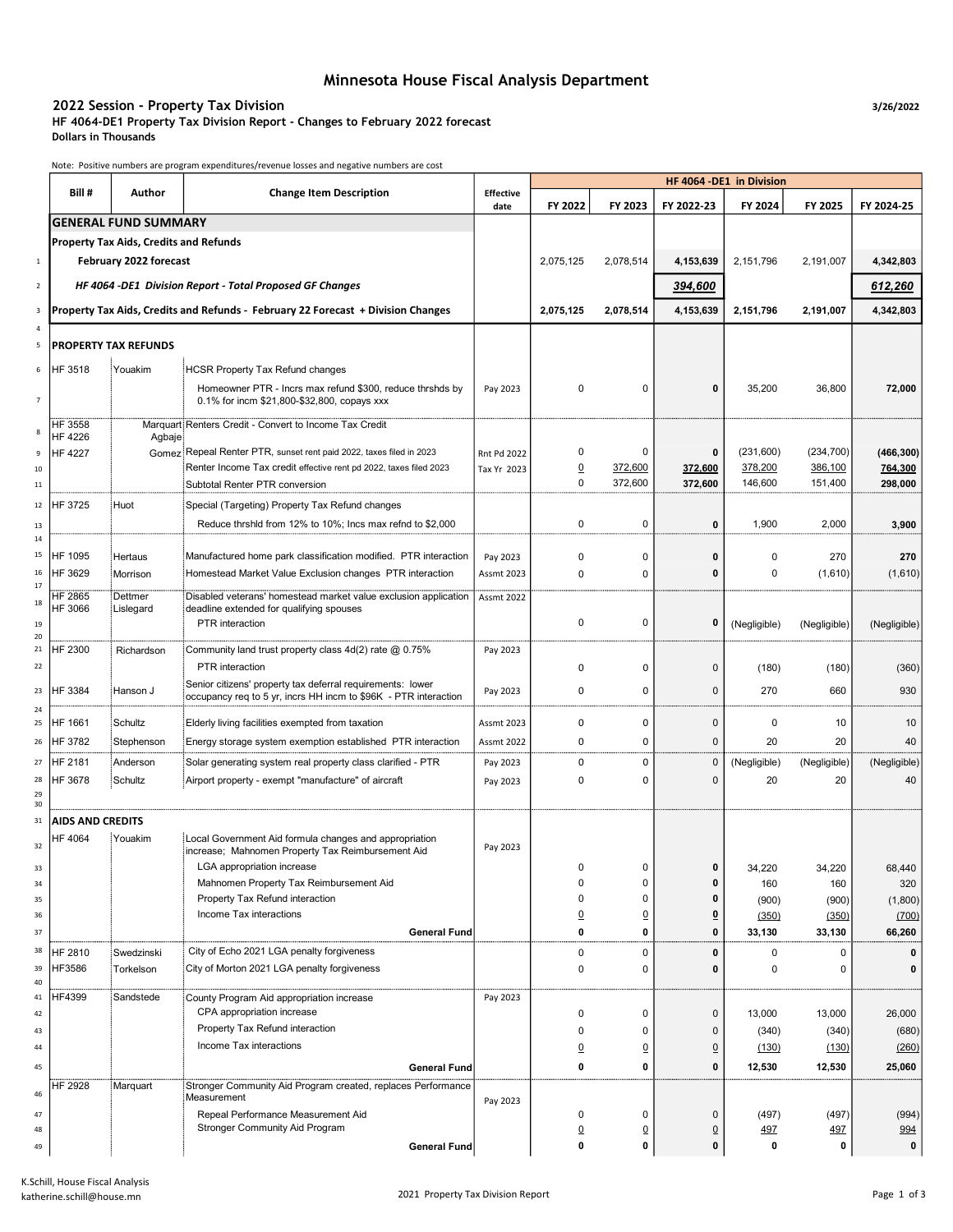## Minnesota House Fiscal Analysis Department

### 2022 Session - Property Tax Division 3/26/2022 Session 3/26/2022

HF 4064-DE1 Property Tax Division Report - Changes to February 2022 forecast Dollars in Thousands

Note: Positive numbers are program expenditures/revenue losses and negative numbers are cost

|          |                           |                                    |                                                                                                                          |                          | HF 4064 - DE1 in Division |              |              |                |         |            |
|----------|---------------------------|------------------------------------|--------------------------------------------------------------------------------------------------------------------------|--------------------------|---------------------------|--------------|--------------|----------------|---------|------------|
|          | Bill #                    | Author                             | <b>Change Item Description</b>                                                                                           | <b>Effective</b><br>date | FY 2022                   | FY 2023      | FY 2022-23   | FY 2024        | FY 2025 | FY 2024-25 |
| 50       | HF3719                    | Rever                              | Soil and Water Conservation District Aid - new                                                                           | Pay 2022                 |                           |              |              |                |         |            |
| 51       | HF 3669                   | Marquart                           | SWCD Aid for every county plus 3 counties have 2 districts ea.                                                           |                          |                           |              |              |                |         |            |
| 52<br>53 |                           |                                    | <b>General Fund</b>                                                                                                      |                          | 0                         | 22,000       | 22,000       | 22,000         | 22,000  | 44,000     |
| 54       | <b>HF 3224</b><br>HF 3906 | Huot<br>Reyer                      | School District Equalization Aid - provides add'l equalization aid<br>for school districts; simplifies aid/levy formulas | Pay 2023                 |                           |              |              |                |         |            |
| 55       |                           |                                    | Local option revenue levy                                                                                                |                          | 0                         | $\Omega$     | $\mathbf{0}$ | 38,740         | 51,950  | 90,690     |
| 56       |                           |                                    | Property Tax Refund interactions                                                                                         |                          | 0                         | $\Omega$     | $\Omega$     | (3,320)        | (4,080) | (7,400)    |
| 57       |                           |                                    | Income Tax interactions                                                                                                  |                          |                           | $\Omega$     | $\Omega$     | (690)          | (850)   | (1,540)    |
| 58       |                           |                                    | <b>General Fund</b>                                                                                                      |                          | 0                         | $\mathbf{0}$ | $\Omega$     | 34,730         | 47,020  | 81,750     |
| 59       | HF 1429                   | Vang                               | Class 2a land agricultural product definition expanded to include<br>industrial hemp                                     | <b>Assmt 2023</b>        |                           |              |              |                |         |            |
| 60       |                           |                                    | Property Tax Refund interactions                                                                                         |                          | 0                         | $\Omega$     | $\Omega$     | $\Omega$       | 30      | 30         |
| 61       |                           |                                    | Ag Homestead Market Value Credit                                                                                         |                          | U                         | U            | $\Omega$     | O              | 10      | 10         |
| 62       |                           |                                    | School Building Bond Agriculture Credit                                                                                  |                          | 0                         | O            | $\Omega$     | $\overline{0}$ | 30      | 30         |
| 63       |                           |                                    | <b>General Fund</b>                                                                                                      |                          | ŋ                         | $\Omega$     | $\Omega$     | 0              | 70      | 70         |
| 64       | HF 2929                   | Marquart                           | Increase School Building Bond Agricultural Credit to 85%                                                                 | Pay 2024                 |                           |              |              |                |         |            |
| 65       |                           |                                    | School Building Bond Agriculture Credit                                                                                  |                          | 0                         | $\Omega$     | $\mathbf{0}$ | 0              | 21,800  | 21,800     |
| 66       |                           |                                    | Property Tax Refund interactions                                                                                         |                          | 0                         | O            | $\mathbf{0}$ | 0              | 680     | 680        |
| 67       |                           |                                    | Income Tax interactions                                                                                                  |                          | 0                         | $\Omega$     | $\Omega$     | $\overline{0}$ | (580)   | (580)      |
| 68       |                           |                                    | <b>General Fund</b>                                                                                                      |                          | 0                         | $\Omega$     | $\Omega$     | 0              | 21,900  | 21,900     |
| 69<br>70 |                           |                                    |                                                                                                                          |                          |                           |              |              |                |         |            |
| 71       |                           | <b>Total General Fund Changes,</b> |                                                                                                                          |                          |                           |              |              |                |         |            |
|          |                           |                                    | <b>Property Tax Aids, Credits and Refunds</b>                                                                            |                          | 0                         | 394,600      | 394,600      | 286,220        | 326.040 | 612,260    |

#### 72

## 73 NO STATE COST CHANGES

| 74 |                |                | Property tax changes - Miscellaneous (no state fund impact)                                                                                                              |                       |                         |              |             |          |   |
|----|----------------|----------------|--------------------------------------------------------------------------------------------------------------------------------------------------------------------------|-----------------------|-------------------------|--------------|-------------|----------|---|
|    | 75 HF 2800     | Hertaus        | Delinquent Property Tax interest rate                                                                                                                                    | Jan 1, 2023           | $\Omega$<br>$\Omega$    | 0            | 0           | 0        |   |
|    | 76 HF 3042     | Davnie         | Tourism Improvement Districts                                                                                                                                            | <b>DFE</b>            | 0<br>0                  | 0            | 0           | 0        |   |
|    |                |                | 77 Property tax changes for Tax Increment Financing (TIF)                                                                                                                |                       |                         |              |             |          |   |
|    | 78 HF 4281     | Youakim        | Tax Increment Financing - Various pooling provisions clarified,<br>administrative expense limitations clarified, and application of<br>violations and remedies expanded. | $DFE + 1$             | $\Omega$<br>$\Omega$    | 0            | $\Omega$    | 0        |   |
| 79 | <b>HF 2775</b> | <b>Klevorn</b> | Plymouth TIF district spec rules (10yr extnd,uses)                                                                                                                       | Local appvl +<br>file | 0<br>0                  | 0            | 0           | 0        | 0 |
| 80 | HF 4082        | Youakim        | Hopkins TIF District 2-11 amd special rules (30% incrmt, uses)                                                                                                           | Local appvl +<br>file | $\mathbf 0$<br>$\Omega$ | 0            | 0           | $\Omega$ |   |
| 81 | <b>HF4127</b>  | Hanson, J      | Savage TIF district special rules (5-6yr) extended                                                                                                                       | Local appvl +<br>file | 0<br>$\Omega$           | 0            | 0           | 0        | 0 |
| 82 | <b>HF 2700</b> | Sandell        | Woodbury TIF District 13 special rules amended, Central Park                                                                                                             | Local appvl +<br>file | $\Omega$<br>0           | ŋ            | 0           | 0        |   |
| 83 | <b>HF4297</b>  | Bernardy       | Fridley TIF district 20 special rules established, housing uses                                                                                                          | Local appvl +<br>file | $\Omega$<br>0           | 0            | $\Omega$    | 0        |   |
| 84 |                |                | Local Lodging / Food & Beverage Taxes (no state fund impact)                                                                                                             |                       |                         |              |             |          |   |
| 85 | HF 3074        | Ecklund        | Cook County local 1% lodging tax extended from 15 to 30 yrs                                                                                                              | Local appvl +<br>file | $\Omega$<br>$\Omega$    | $\mathbf{0}$ | $\Omega$    | 0        |   |
|    | 86 HF 551      | Klevorn        | Plymouth 3% local lodging, eliminate 10-yr sunset                                                                                                                        | <b>DFE</b>            | $\Omega$<br>$\Omega$    | ŋ            | $\Omega$    | $\Omega$ |   |
| 87 | HF 1676        | iSandell∶      | Woodbury 3% local lodging tax (current authority), allow 2/3 use                                                                                                         | Local appvl +<br>file | 0<br>0                  | 0            | $\mathbf 0$ | 0        | 0 |
| 88 |                |                | Local Option Sales Taxes (no state fund impact)                                                                                                                          |                       |                         |              |             |          |   |
| 89 | HF 3381        | Youakim        | Local taxes; resolution submission and referendum requirements<br>clarified for modifying new & existing local sales tax                                                 | Local appvl +<br>file | $\Omega$<br>$\Omega$    | 0            | $\Omega$    | 0        |   |
| 90 | HF 3107        | lgo            | Grand Rapids local sales and use tax authorized                                                                                                                          | Local appvl +<br>file | $\Omega$<br>$\mathbf 0$ | 0            | 0           | 0        |   |